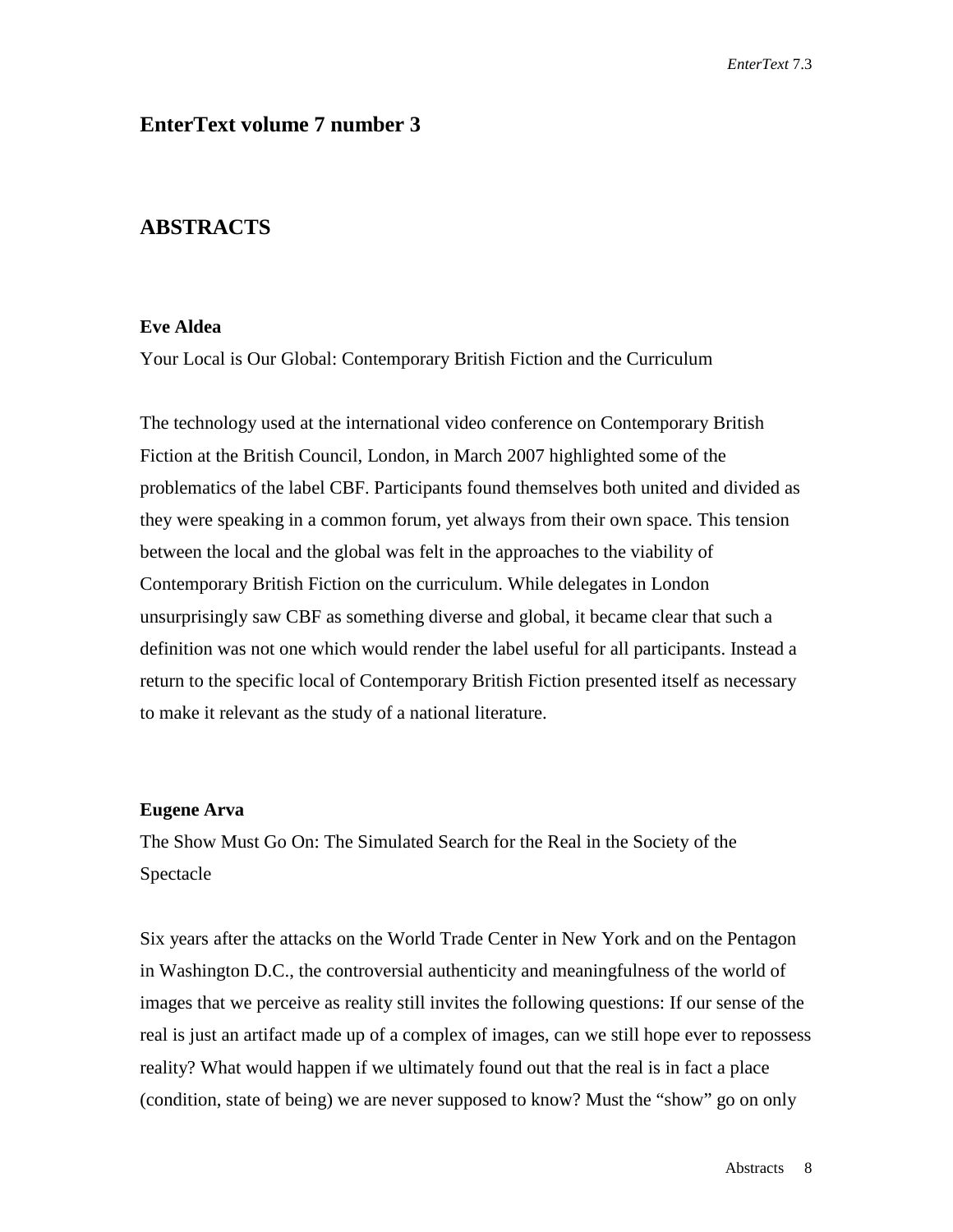because, paradoxically, the more we wish for it to end – with a utopian or dystopian "unveiling" of the Real – the more we fear the return of an excess of meaning and, at the same time, the loss of a lot more convenient triviality? For Jean Baudrillard, we are past the moment of the society of the spectacle because of the loss of all referent: this is the world of simulacra and simulation, or, as I will show in resonance with Slavoj Žizek, the world of *The Matrix*. According to Žizek, it is our "passion for the Real" (the thrill of reality) that might also prompt us to avoid it. A post-9/11 analysis of a couple of cinematic narratives from the 1990s, Andy and Larry Wachowski's *The Matrix* and Oliver Stone's *Natural Born Killers*, comes to support the conclusion that genuine, non- "mediated" identities can be preserved as long as, aware of the spectacle and its perils, we keep up our search for the Real.

# **Wanda Balzano**

*Biancheria* in the Shadow of Vesuvius

This photographic essay on the role of textiles in the culture of Naples, Italy, and particularly of their place in the lives of women, notably through the creation of a trousseau, is accompanied by a text which introduces the images and places them in their social context.

# **Keri Berg**

Taming the Bourgeoisie: Grandville's *Scènes de la vie privée et publique des animaux* (1840-1842)

J. J. Grandville's illustrated book, *Scènes de la vie privée et publique des animaux* marks the height of the caricaturist's popularity and the rise of book illustration in France. Behind both stands the bourgeoisie of the July Monarchy (1840-1842) in that the burgeoning class was simultaneously the primary target of period caricature and its biggest consumer. Grandville's brand of caricature, however, is distinct, as the artist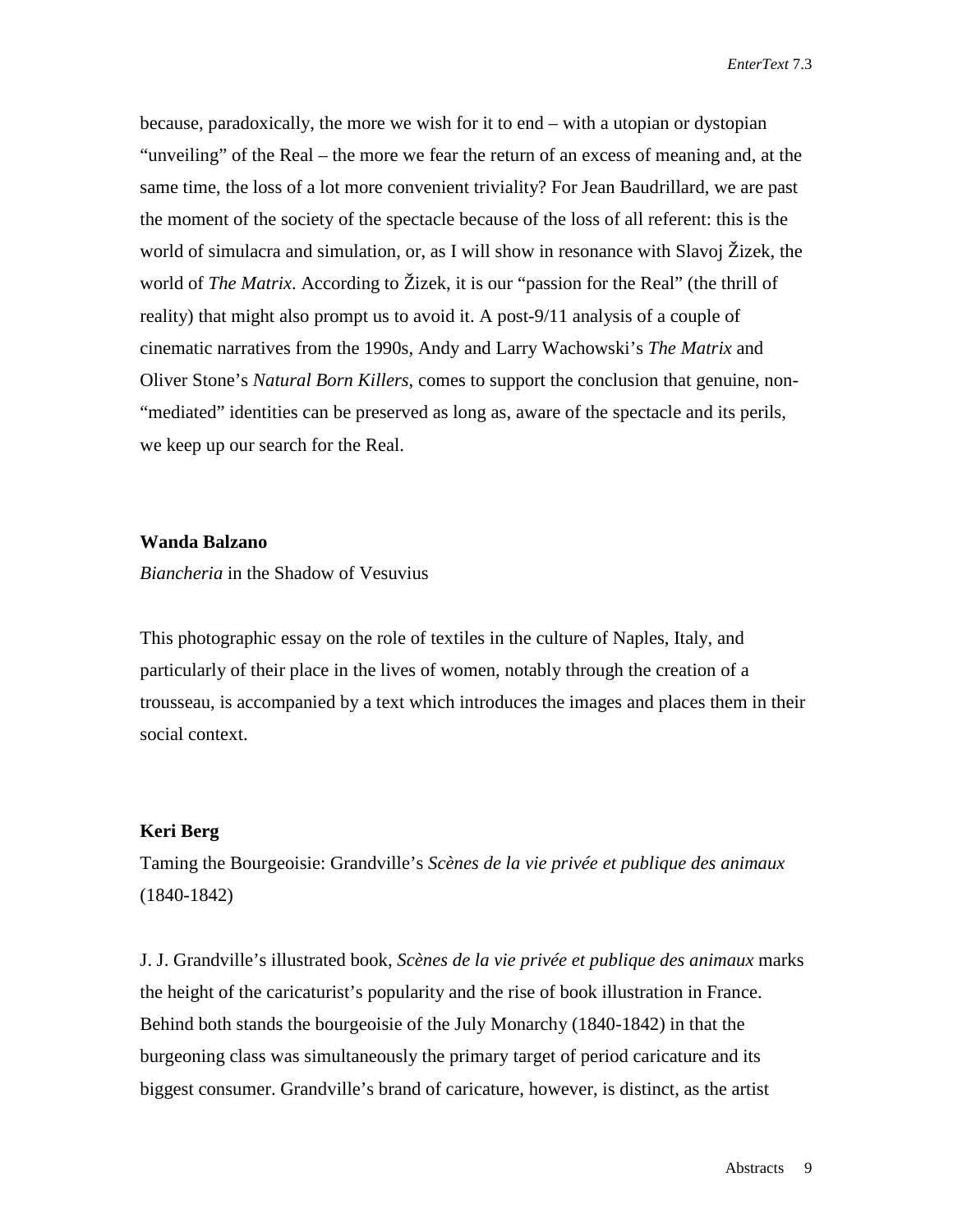*EnterText* 7.3

employs the animal to mock the bourgeoisie, giving bankers, landlords, doctors and politicians animal heads. The article that follows explores this parody and the larger work as exemplary of the bourgeoisie and its role in fueling popular visual culture.

#### **Tara Brabazon**

Sex in the Spinning: Stationary Cycling and the Patrolling of Difference

This research project is based in an elite, lifestyle gym, with high membership fees that must be paid annually and in advance. Yet the study is not only located in a particular place but is compressed into a specific time, the "early riser" indoor cycling classes held at 6 am. The goal is not only to investigate the architecture of the cycling suite and how power and community are configured in this space, but how structures of belonging and exclusion are constructed and perpetuated. In applying Patricia Vertinsky's cultural history of bicycling, her analysis is repositioned in a post-work, post-Fordist environment. Stationary cycles replace the outdoor road bikes. Similarly, the restrictions of dress and corsetry, which enacted a discipline imposed from outside the body, have been replaced by a corset of muscle and a cult of thinness, a discipline imposed from within. Yet through these changes, my analysis confirms Vertinsky's argument that middle-class women gain most from sporting activity.

### **Tatjana Chorney**

Hypertexts and Reader-Engagement: Reading, Writing, Adapting

Relying on recent adaptation theory, the essay looks at how the digital medium influences reading and writing, and changes the ways we interact with texts. Defining adaptation as a cognitive and "experiential" process, a way of thinking about reading, writing, creating, a way of being engaged with culture, the essay applies the concept to the investigation of the modes of engagement enabled in hypermedia. Providing examples from hyperpoetry, hyperfiction, and informational hypertexts, the essay focuses on reading situations in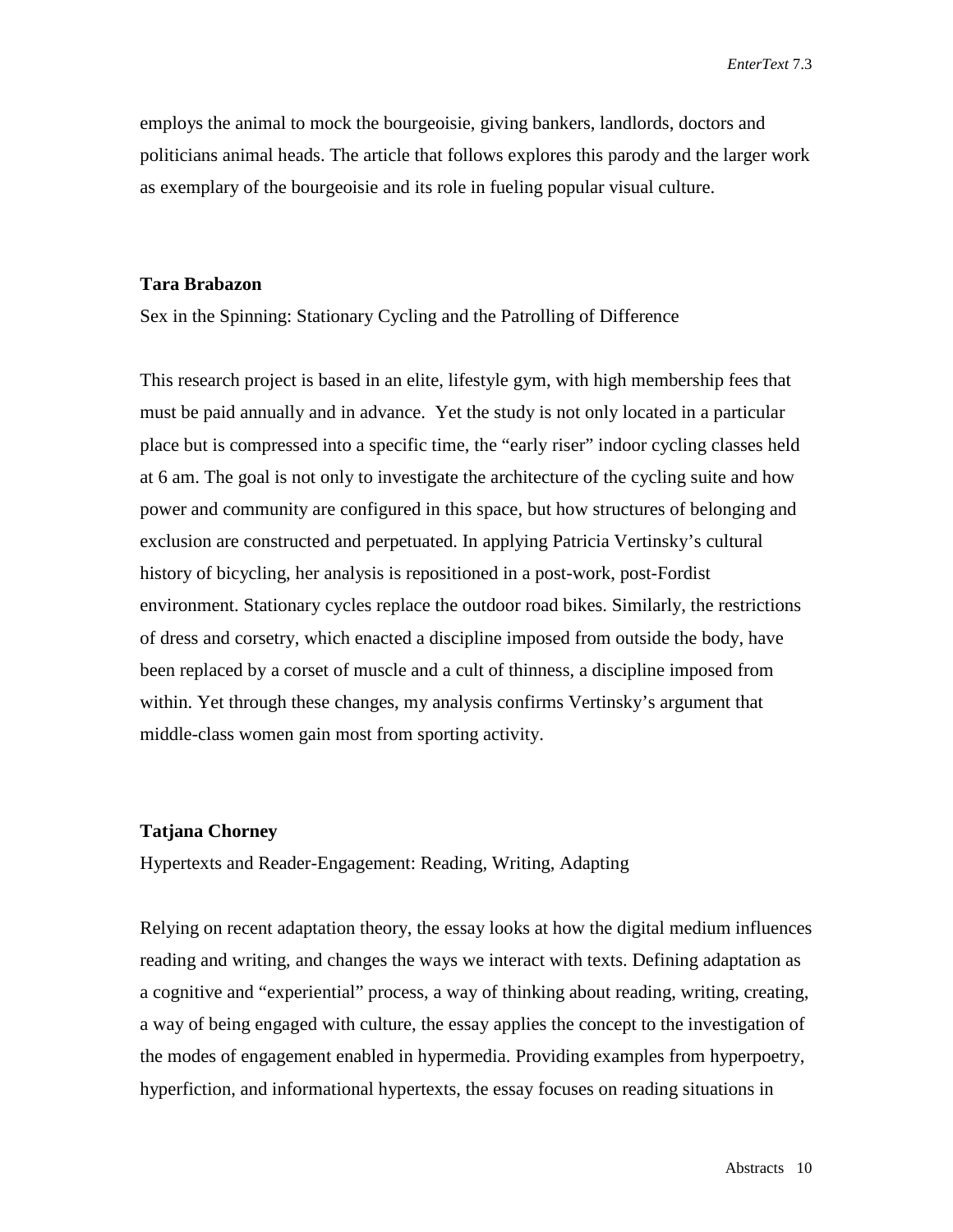hypermedia that pose new cognitive demands on readers, and examines some of their implications for reading, writing, and the changing nature of communication.

#### **W. Keith Duffy**

Sound Arguments: Composing Words and Music

In the following article, I describe a pedagogy that immerses students in two kinds of composing. First, students research and write argumentative essays in a traditional academic environment; then in a digital recording studio, students reframe those arguments in a different medium by composing original abstract electronic music. This pedagogy shows students the practical and theoretical connections among two seemingly disparate processes, and it provides them with an opportunity to explore and express their positions on controversial issues in multiple mediums. As an example of how this pedagogy works, I discuss the written and musical work of four students and how they have successfully responded to this pedagogy. Two mp3 audio files accompany this manuscript.

### **Roy Fox**

Selling STEM Education through Fears of "Others"

Much of what occurred in America after the launch of the Russian satellite, *Sputnik I*, in 1957, can be regarded as happening all over again. The paper questions the wisdom of U.S. federal and state governments again "privileging" the STEM curriculum areas (science, technology, engineering, and mathematics education) by proposing large expenditures of funding. Some of the primary reasons that government leaders have recently offered for such expenditures are also questioned.

# **Adam Freeman**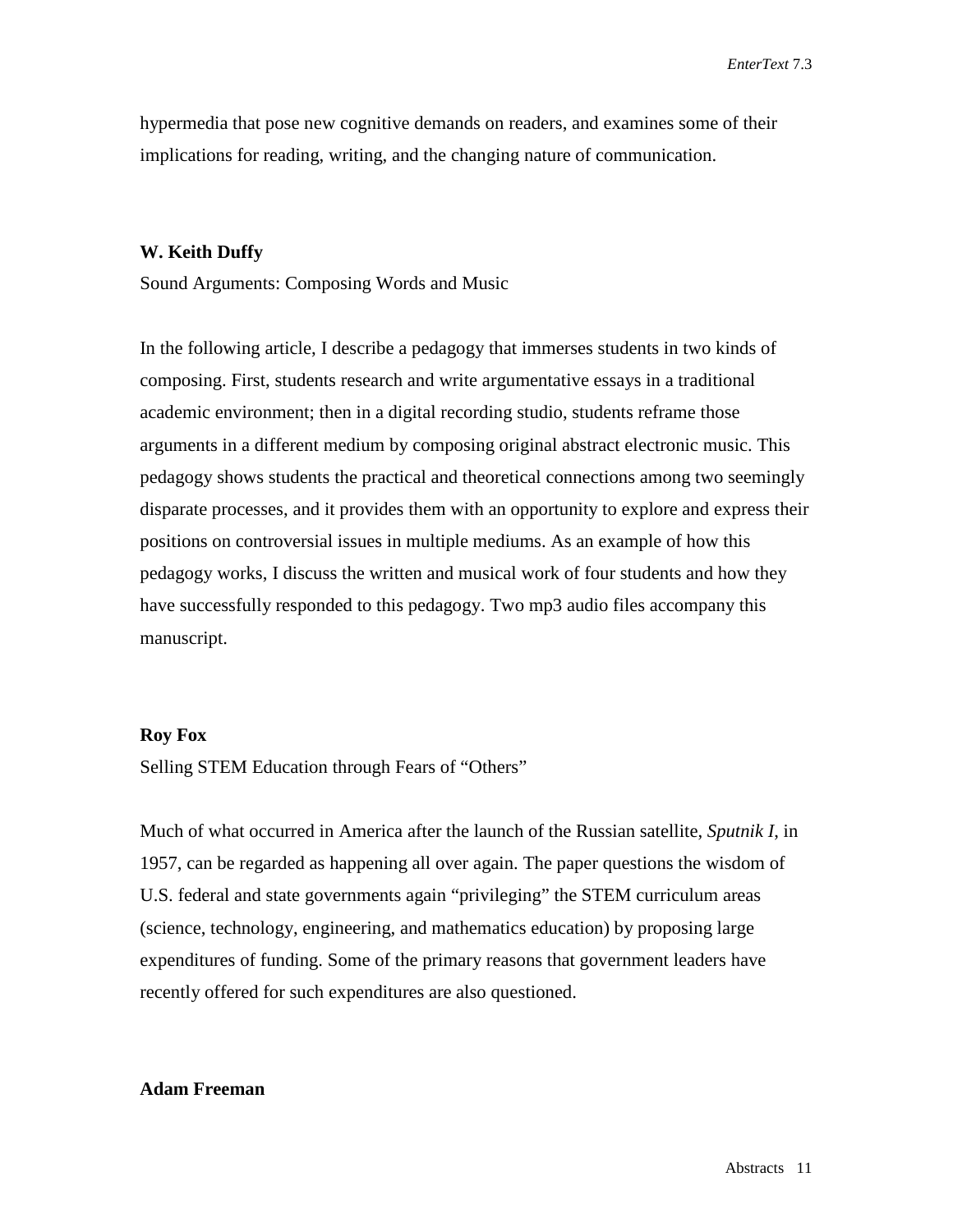*EnterText* 7.3

The Compassionate Nation: The Poetic Philosophy of Wilfred Owen

The Great War refracts Wilfred Owen's visions of poethood and personhood. By thinking of Owen as a "poet at war," rather than a "war poet," this paper reads his war works as re-enacted expressions of an already developing poetic voice. This complicates the cosmopolitan reading of Owen's mature poetry that traces its insistent physicality to a compassionate sensibility. We reverse the arrow between sympathy and physicality, and twist it by following the turn in Owen's poetry from a concern with idealized to frail bodies. The voice of compassion is not something Owen brings with him to the War; it is something enacted in the midst of war out of a disposition to linger on physical particulars. Where before these were "invitations to want," the horrors of war remake them as "invitations to warn."

# **Sarah Garland**

Second Sight: Reading Twentieth-Century Self-Reflexivity through the Baroque

This paper re-examines the postmodernist turn to self-reflexivity in twentieth-century fiction, spectacle film, and theory, in the light of recent scholarship which suggests that some of the twentieth century's most stylised movements and works might profitably be read as a recurrence of many of the traits of seventeenth-century baroque style. Foucault's reading of *Las Meninas* constitutes one repeating return, as does Borges' *Pierre Menard,* and in the wider interdisciplinary field, theorists such as Omar Calabrese, John Beverley, Gilles Deleuze, Angela Ndalianis and Greg Lambert, amongst others, all suggest that thinking about twentieth-century reflexivity needs to be extended beyond the usual consideration of modernism, into a longer stylistic tradition. This paper seeks to build on this work by politicising these excessive aesthetics and their meta-gestures, asking what positions self-reflexive texts might create for their authors, readers and viewers.

# **Robert Miltner**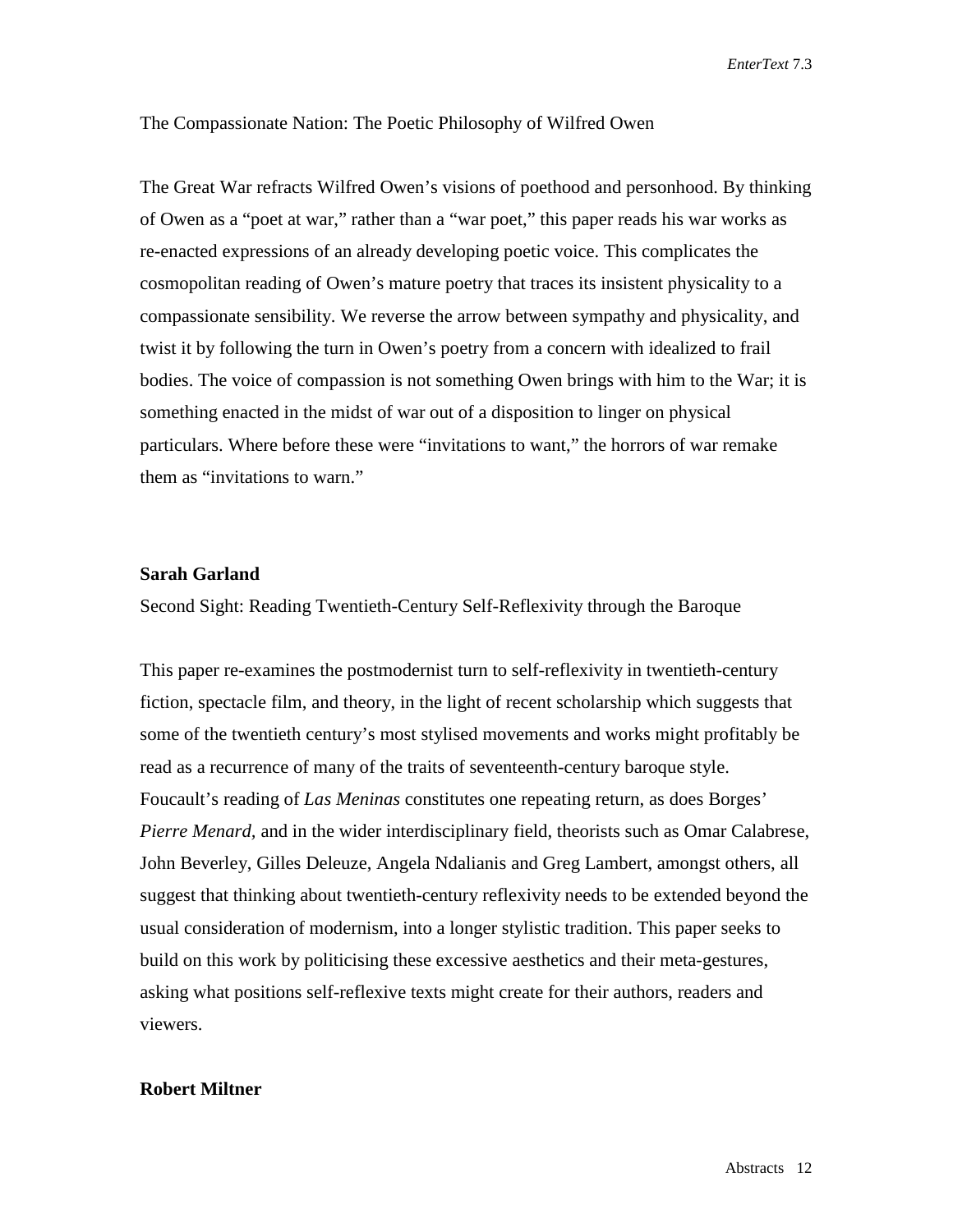*EnterText* 7.3

# Raymond Carver and the Architecture of Emotion

The function of architectural space is discussed in relation to two of Carver's short stories in particular, "Neighbors" and "Gazebo." In the first, the liminal space between neighbours' houses is configured as the testing site of identity construction between actuality and aspiration, while in the second the transgressive relationship between a motel manager and the woman referred to only as the Mexican Maid expresses the realities of colonial and postcolonial dislocation. The binaries Carver presents are read as implying a further space, often beyond the text, which might lead to transformation. His stories are seen as giving architectural representation to emotion, in his characters' project to negotiate the boundaries and dimensions of their cultural identities.

#### **Karen Schubert**

Earthen Dreams: Writing Poems from the Art of Tony Armeni

The public sculpture of Ohio artist Tony Armeni who often works with recycled materials is introduced here, and accompanied by the author's poems which the sculpture has inspired.

#### **Harold Veeser**

The Politics of Autobiography in North American Criticism

Autobiography in critics' writings about literature marks a swerve from the elitist bent that dominated Modernist criticism and successor movements like New Criticism and poststructuralism. Prompted by the so-called culture wars in North America, critics began to question their own cult of difficulty and to try to justify their manifest privileges and immunities in a language comprehensible to readers outside the discipline. Feminism paved the way, since it, like autobiography, was inclined to defy scholarly conventions, embrace feeling-based criticism, lay open critics' personal struggles and emotions, and generally to use self-exposure as a critical strategy. Not everyone welcomed this swerve.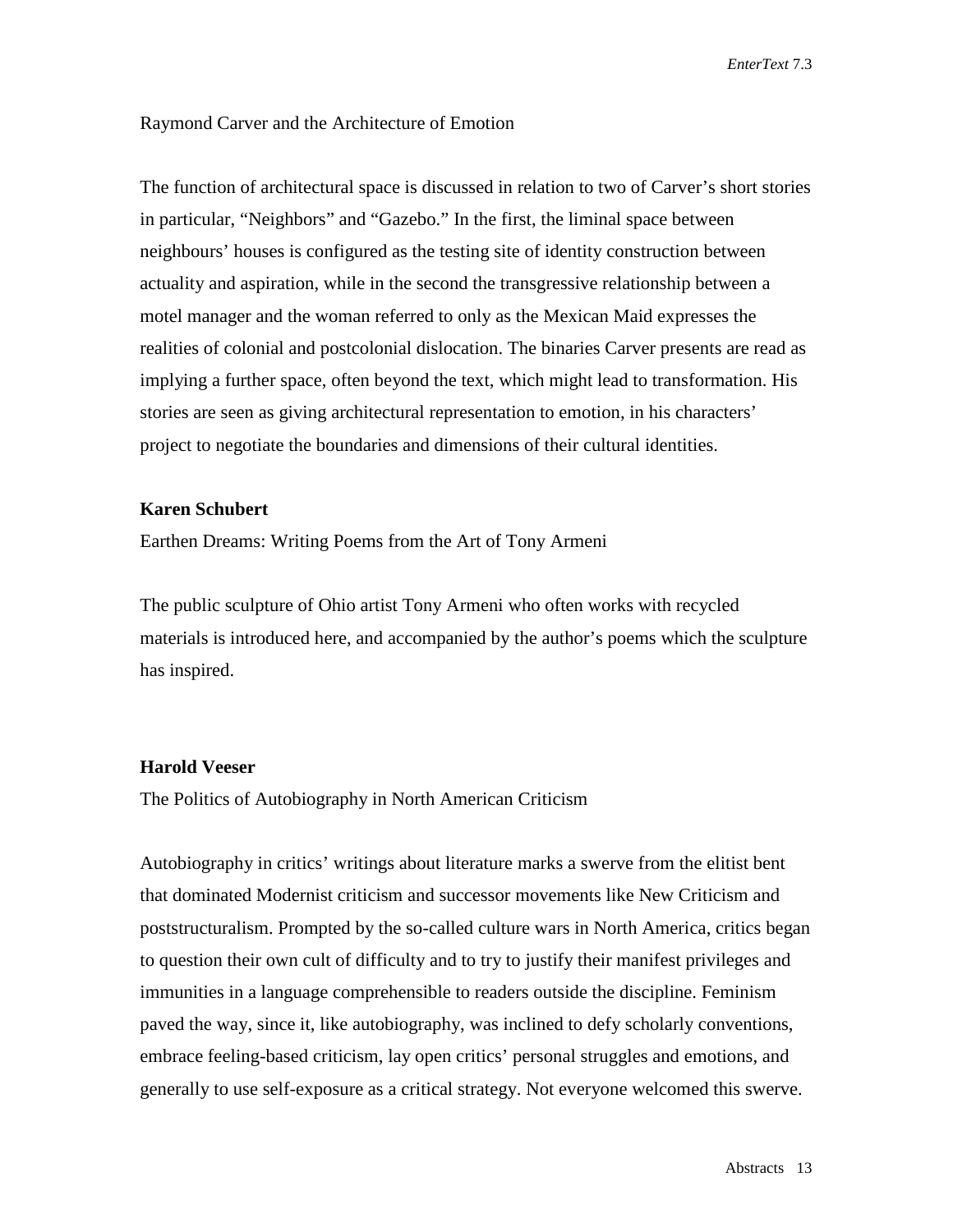Leftists considered autobiographical moves just a reflex of capitalism and a further commodification of the self. The New Historicism was a "profoundly narcissistic method," to one such naysayer, while autobiographical criticism was, to another Lefty, just further evidence of "the hypervisibility of the ideological category of the subject." Frankly postmodern critics vigorously defended autobiography, proclaiming literature an extension of the marketplace and auction house. It is argued here that we are left with a style of criticism shorn of both elitism and political commitment alike.

#### **Travis Vogan**

"Inside Doesn't Matter:" Ronald Reagan and *American Psycho*

Despite the fact that Ronald Reagan's presidency marked America's highest unemployment rate since the Great Depression and was riddled with scandals like the 1986 Iran Contra affair, his approval rating when he left office was the highest for any President since Franklin Roosevelt. The essay uses the film *American Psycho* (2000) to examine this curious predicament, specifically addressing how Reagan's image politics enabled him to maintain public approval. Building from the work of Jean Baudrillard, Lawrence Grossberg, and Brian Massumi, it investigates Reagan's affectivity and the manner in which *American Psycho* rather hyperbolically comments on it.

#### **Katherine Weiss**

"There's no question that this is torture!" Electrocuting Patriotic Fervour in Sam Shepard's *The God of Hell*

While Sam Shepard's desperate attempt to influence the American voting public failed either to keep President George W. Bush out of office or to win the approval of theatre critics in New York or London, his play *The God of Hell* (2004) captivated the interest of renowned directors such as Kathy Burke and actors such as Ewen Bremner, Randy Quaid, and Tim Roth. Despite being rushed into production and refusing to offer its